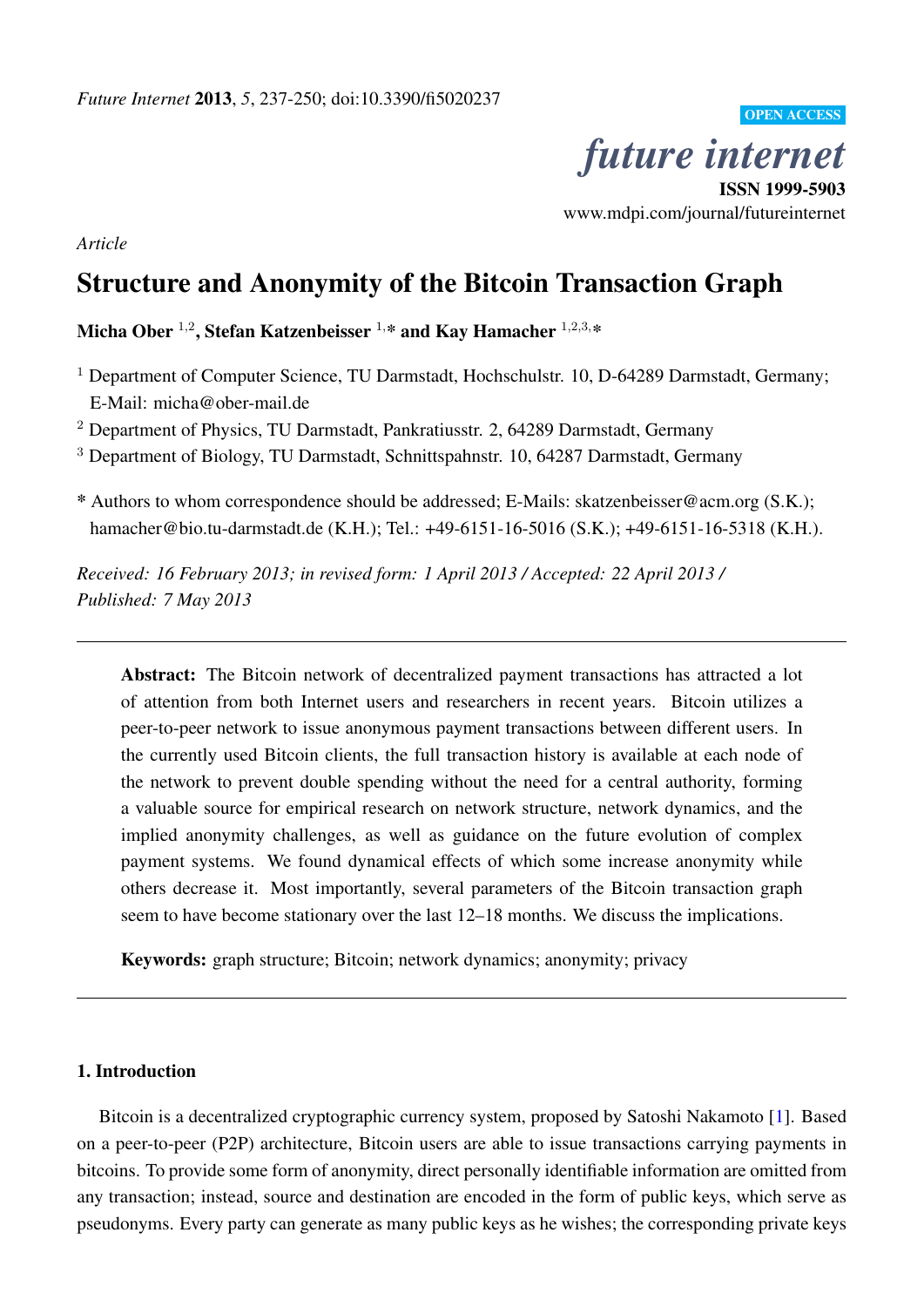are used to authenticate (sign) transactions and are stored in private wallets either locally on a user's computer or in cloud-storage providers.

In order to use Bitcoin, one must run a client software that is able to communicate with other nodes (peers) based on a standardized protocol. The official client is the Satoshi client [\[2\]](#page-12-1), but several other clients have been developed since Bitcoin emerged. Transactions are broadcast by the Bitcoin client into the peer-to-peer system and get definite (confirmed) once they are added to the "block chain"—a hash chain containing blocks of all (signed) transactions since the existence of Bitcoin. Peer discovery takes place either through a private database of known peers or through a public IRC channel. By design, there is no central instance that could check all transactions for validity (such as looking for traces of double spending attacks); every node in the network is required to do so once its Bitcoin client receives new incoming transactions. Indeed, the possibility of double-spending attacks against Bitcoin has been shown in [\[3\]](#page-12-2) for fast payments.

For verification purposes, the block chain is public knowledge and stored in all Bitcoin clients today. Generating a new block is a computationally expensive operation, requiring a "proof of work" based on the concept of Hashcash [\[4\]](#page-12-3), initially proposed to limit e-mail spam by requiring the sender to spend some CPU time in order for the mail to be accepted by the receiver. The central idea of a proof of work is to make it expensive for a single peer to rewrite the history of transactions once it has been accepted as definite. The proof of work system requires choosing a nonce for each block in a way that the hash of the block together with the nonce contains a number of preceding zeros. The number of zeros (and thus the complexity of finding such a nonce through brute force) varies and is adapted periodically. Peers who devote computation resources to block generation are issued a reward; block generation is called bitcoin mining.

Only limited information is available on the graph structure of the Bitcoin P2P network, as it is formed dynamically and a client only has knowledge of the peers to which its client is connected to. In contrast, the graph of all transactions can be re-constructed accurately from the publicly available block chain: the nodes of the graph correspond to Bitcoin addresses and the edges to transactions performed between these addresses. Some basic facts on the structure of this graph were published by Reid and Harrigan [\[5\]](#page-12-4) and recently by Ron and Shamir [\[6\]](#page-12-5). The structure and the dynamics of the graph play a key role to assess the level of anonymity each Bitcoin user enjoys. Two studies investigated the complexity of de-anonymizing a Bitcoin user: Reid and Harrigan [\[5\]](#page-12-4) focused on an exemplary case study and Androulaki *et al*. [\[7\]](#page-12-6) relied on simulations that faithfully mimic the usage of Bitcoin in a closed community.

In this paper, we empirically study important global properties of the Bitcoin transaction graph. For our analysis, we used the data of the Bitcoin block chain up to block number 215,399, which was created on 6 January 2013. In contrast to existing works, we focus on the time evolution of these properties since the emergence of Bitcoin in order to capture the dynamics of the transaction network. Furthermore, we assess the implications of these properties on the practical level of anonymity that Bitcoin users achieve; in contrast to prior work, we focus on global network properties, rely on empirical data and refrain from performing simulations.

Traditionally, the anonymity of users in a communication system can be analyzed using two complementary approaches. First, one can employ notions similar to k-anonymity proposed by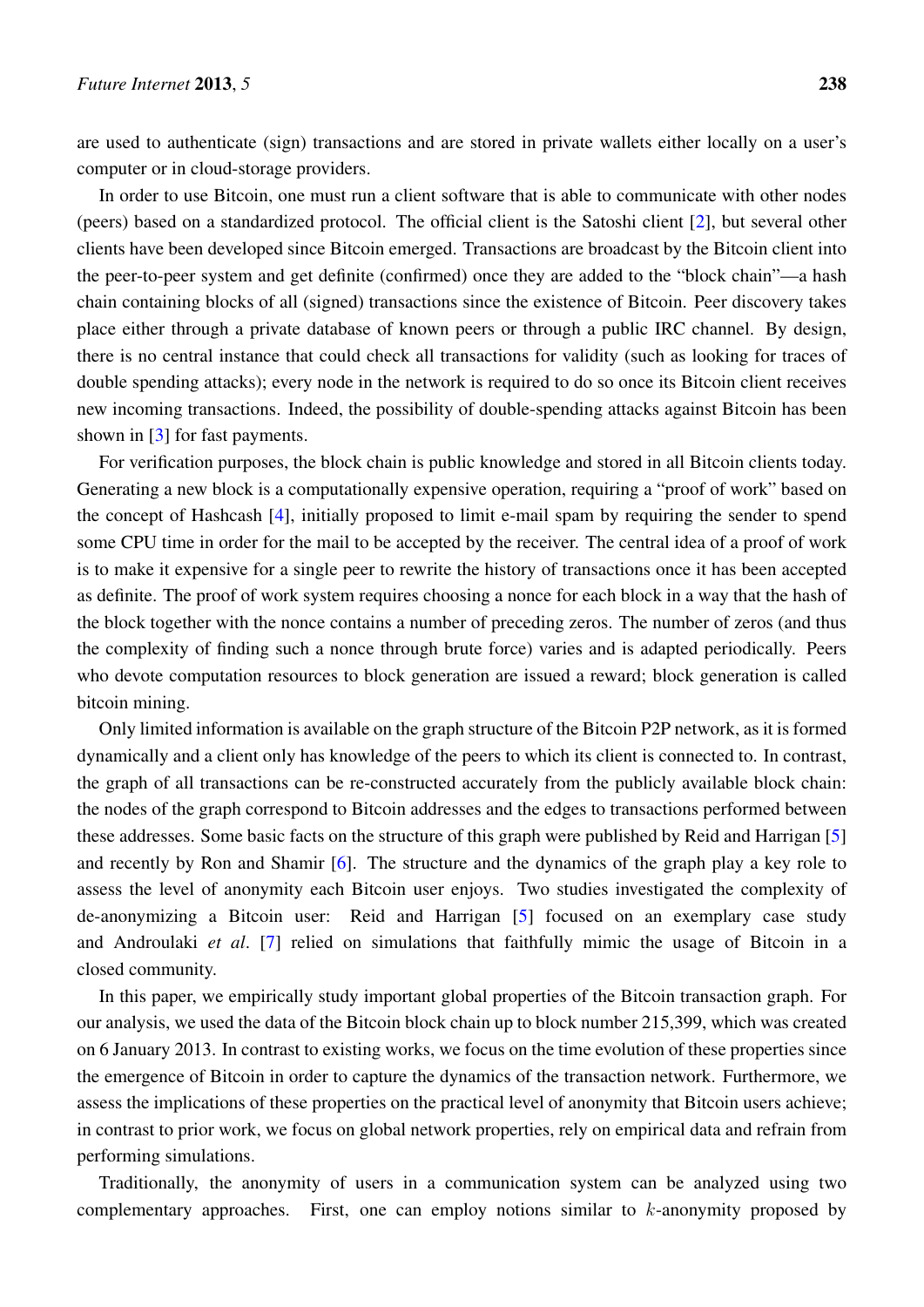Sweeney [\[8\]](#page-12-7): a user is k-anonymous if there are  $k - 1$  other users in the system whose actions cannot be distinguished from the user in question; all k users form the anonymity set, the larger k the better (one "hides in the crowd"). Second, one can employ notions based on unlinkability, which informally states that one is unable to decide whether two actions were performed by the same user or not (the latter was used in the study by Androulaki *et al*. [\[7\]](#page-12-6)). In this paper we focus on a global passive adversary, who retrieves the Bitcoin block chain and tries to link transactions or infer user identities.

Estimating the level of k-anonymity provided by Bitcoin amounts to estimating the number of active economic entities within the Bitcoin network; we do this in Section [2.](#page-2-0) Without external knowledge, those entities cannot be distinguished by an adversary (as all transactions are generated pseudonymously and do not contain any personally identifiable information) and form the anonymity set of Bitcoin. Section [3](#page-9-0) empirically analyzes the ability of a passive adversary to link different transactions to one economic entity due to a design feature of Bitcoin. Finally, we consider the problem of dormant coins in Section [4.](#page-10-0)

#### <span id="page-2-0"></span>2. Public Keys and Economically Active Entities

We first consider the number of public keys and try to estimate the number of active entities within the Bitcoin system. The number of *all public keys* (or addresses) is the number of public keys present in any transaction, whereas the notion of *used public keys* corresponds to those public keys that were used as input to any transaction at least once. Such used public keys belong to an actor who has control over these bitcoins. Therefore, we regard this as an economically active entity. Addresses used together as input for a single transaction belong to the same entity, because, in order to use an address as an input, one must be in possession of the corresponding private key for that address (this observation was already made by Reid and Harrigan [\[5\]](#page-12-4)). It is of course possible that some entity has never used two or more addresses together, but is still in possession of both private keys. In such a case both addresses would be perceived as belonging to two different entities by an adversary (and our experimental analysis) due to lack of data. Thus, the number of entities reported here serves as an upper bound.

As defined by the Bitcoin protocol, the balance associated with an address cannot be divided into smaller amounts. Nevertheless it is possible to use the same input address again as output address; this way only a fraction of the balance can be transferred to another address, whereas the remainder of a balance can be transferred back to the originator. This has, of course, negative implications on privacy: it allows to link different transactions, as an attacker can more accurately estimate the number of active entities (if there was no linkability, the new transaction would look as if it originated from a new entity). To counter this, the Satoshi client creates a new address for the balance in the background; via this mechanism it remains unclear which address is used by the recipient and which address is used for the remaining balance.

Figure [1](#page-3-0) shows the number of public keys, used public keys, and entities over time. We can see a huge increase in the number of entities in April 2010. The reason for the increased interest in Bitcoin is most likely the fact that around this time (late April 2010) public trading of bitcoins began at an exchange rate of 0.003 USD per one bitcoin (in batches of 1000) [\[9\]](#page-12-8). More publications on Slashdot [\[10\]](#page-12-9) (for "reaching dollar parity"), Forbes [\[11\]](#page-13-0) and Gawker [\[12\]](#page-13-1) have created further interest in Bitcoin, which can be seen by a fast-increasing number of entities. After all, a hype was created and found its peak in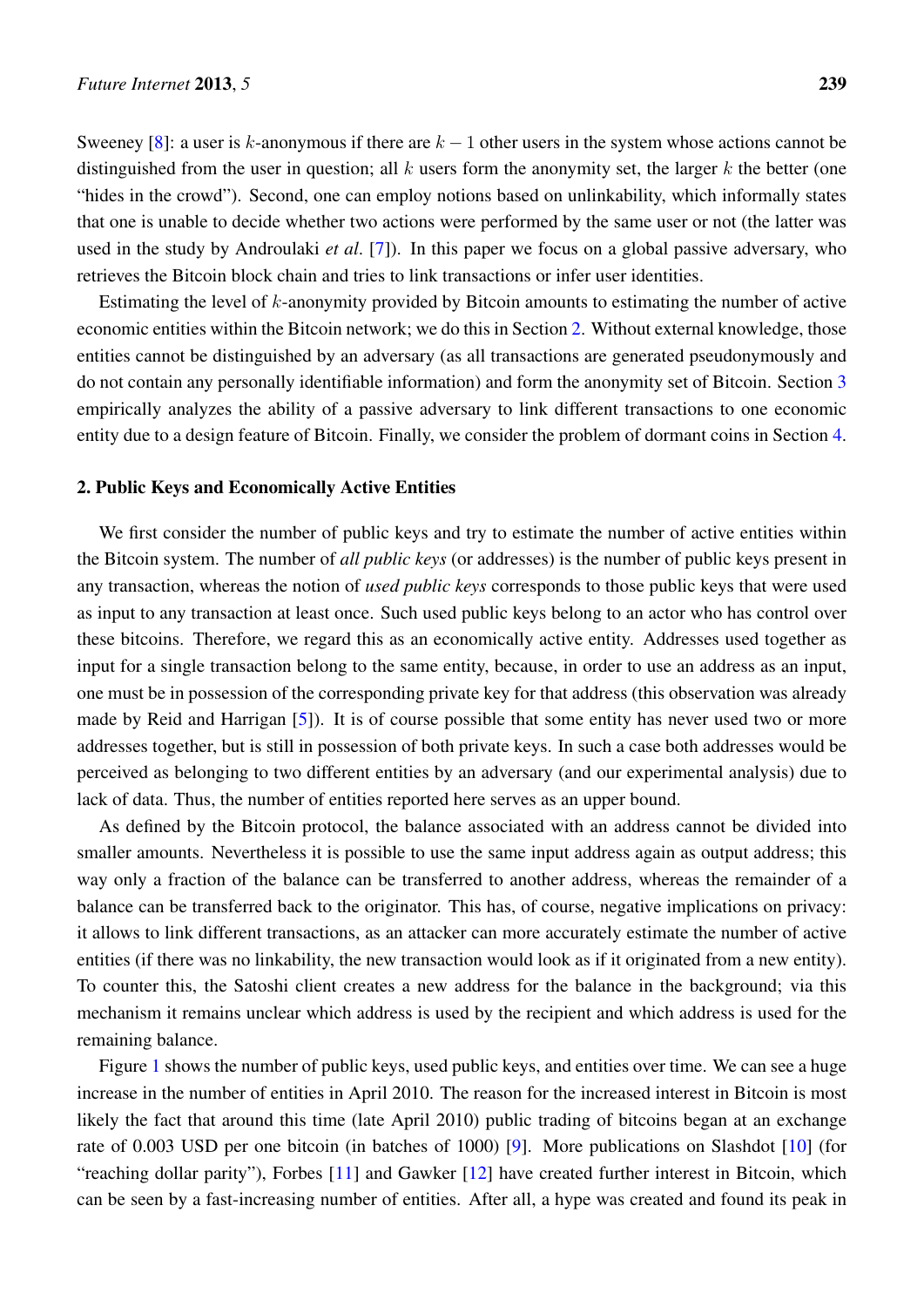June/July 2011, where the exchange rate reached about 30 USD. After the latter article, the exchange rate dropped below 2 USD. Despite this bubble, Bitcoin was still popular enough that a sustainable user base exists and still new users are recruited. The ratio of public keys (used or unused) to the number of entities seems to be stationary at a factor of about two, which means on average two public keys can be assigned to one entity solely based on the Bitcoin block chain.

<span id="page-3-0"></span>Figure 1. Number of all public keys, used public keys and entities. The three vertical gray bars indicate three important events in the history of Bitcoin: start of public trading (leftmost), a post on Slashdot (middle) and an article on Gawker (rightmost).



In Figure [1](#page-3-0) we can also observe a notable gap between the number of used and all public keys. Addresses that were only used to receive funds are probably generation transactions, which do not have any inputs. If an address appeared as an input at least once, it is considered as used. As addresses are used, they get assigned to entities. Figure [2](#page-4-0) explores this in more detail: in particular, the ratio of public keys per entity decreases over time, but saturates to a stationary regime since Bitcoin's popularity. We note that this does not necessarily reflect carelessness of the users, but rather could be attributed to an increased awareness of anonymity issues and thus avoidance of entity mergings.

Entities and Their Activity Periods We now investigate the size of entities—where the size of an entity is the number of public addresses that can be associated with the respective entity. Figure [3](#page-5-0) shows the number of entities of a given size at different times. We can observe a strong signal for an entity size of one and many outliers for very big entities with 1000 or more public keys associated. We fitted a function of type

<span id="page-3-1"></span>number of entities 
$$
\propto
$$
 entity size<sup>Γ</sup> (1)

to the data. Smaller exponents of Γ indicate a distribution of entity sizes that decreases more drastically, thus entities with many used addresses are quite infrequent. A less negative  $\Gamma$ , on the other hand, is related to a situation where a noticeable number of large entities exists. In general, the more negative  $\Gamma$ the better: more indistinguishable entities result in a larger anonymity set for the Bitcoin network.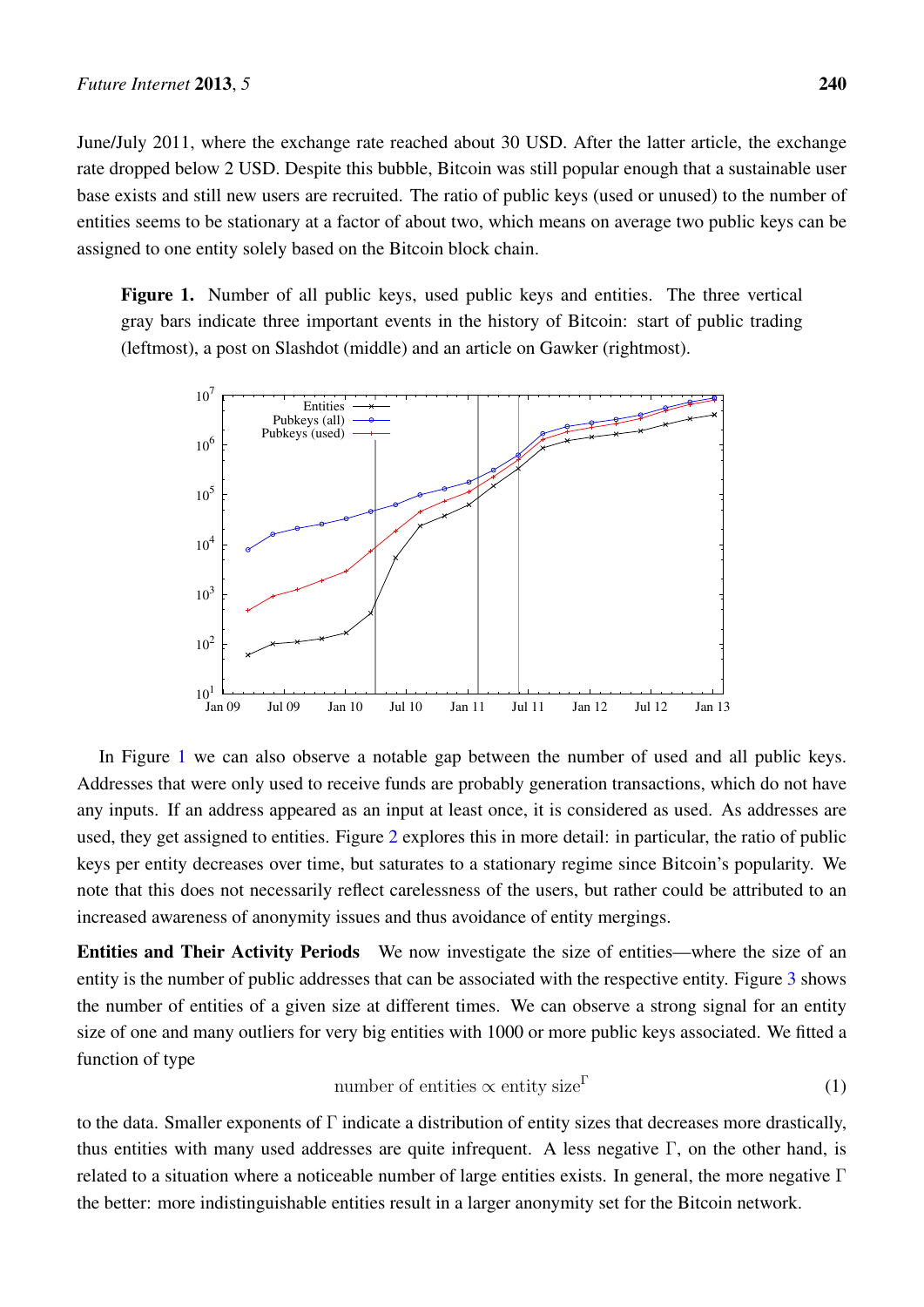<span id="page-4-0"></span>Figure 2. Gap (difference) and ratio between known public keys and entities. See Figure [1](#page-3-0) for the vertical bars.



Figure [4](#page-6-0) depicts the fitted slope  $\Gamma$  as a function of time. For later dates, the slope saturates, indicating that the distribution of entity sizes might have become stationary.

The number of active entities in Bitcoin has a large impact on the practical privacy single users can achieve. While the overall number of entities gives a rough bound on the level of k-anonymity of Bitcoin, some of the entities may be active for only a short period of time; for example, some Bitcoin users may try the new currency but then abandon its use—nevertheless, the transactions issued by these users resulted in entities visible in the block chain. A better estimate of the k-anonymity of Bitcoin at a certain point in history is this the number of economic entities that were active in a window of time around this point (assuming that all other entities are "dormant" and thus do not increase the level of anonymity).

When looking at the distribution of the total number of entities active for a given time (depicted in Figure [5\)](#page-6-1), we can see a scale-free distribution of the number of entities as a function of active days, analogous to Equation [1.](#page-3-1) We define the activity period of an entity as the difference (in days) between the first and the last transaction in the block chain that involved any of the public keys of the entity. As evident from the figure, there are many entities that are active for only one day and many single entities that are active for a very long period of time.

For maximizing both the anonymity set of Bitcoin and the unlinkability of transactions, an entity that is observable by an adversary by inspecting the Bitcoin block chain should be as small as possible (best case: single address, increasing the anonymity set) and only active for a short time (best case: single transaction, limiting transaction linkability). There can be numerous reasons why this is not achievable in practice. First of all, addresses belonging to known public entities like mining pools are of course active for a very long time and it would not be of much use to obfuscate those addresses. On the other hand, a user mining on a pool with the same payout address all the time or some entity accepting donations on a single address will weaken the privacy of those entities. Even though the Satoshi Bitcoin client generates a new address for remaining change—which should strengthen privacy—as the user still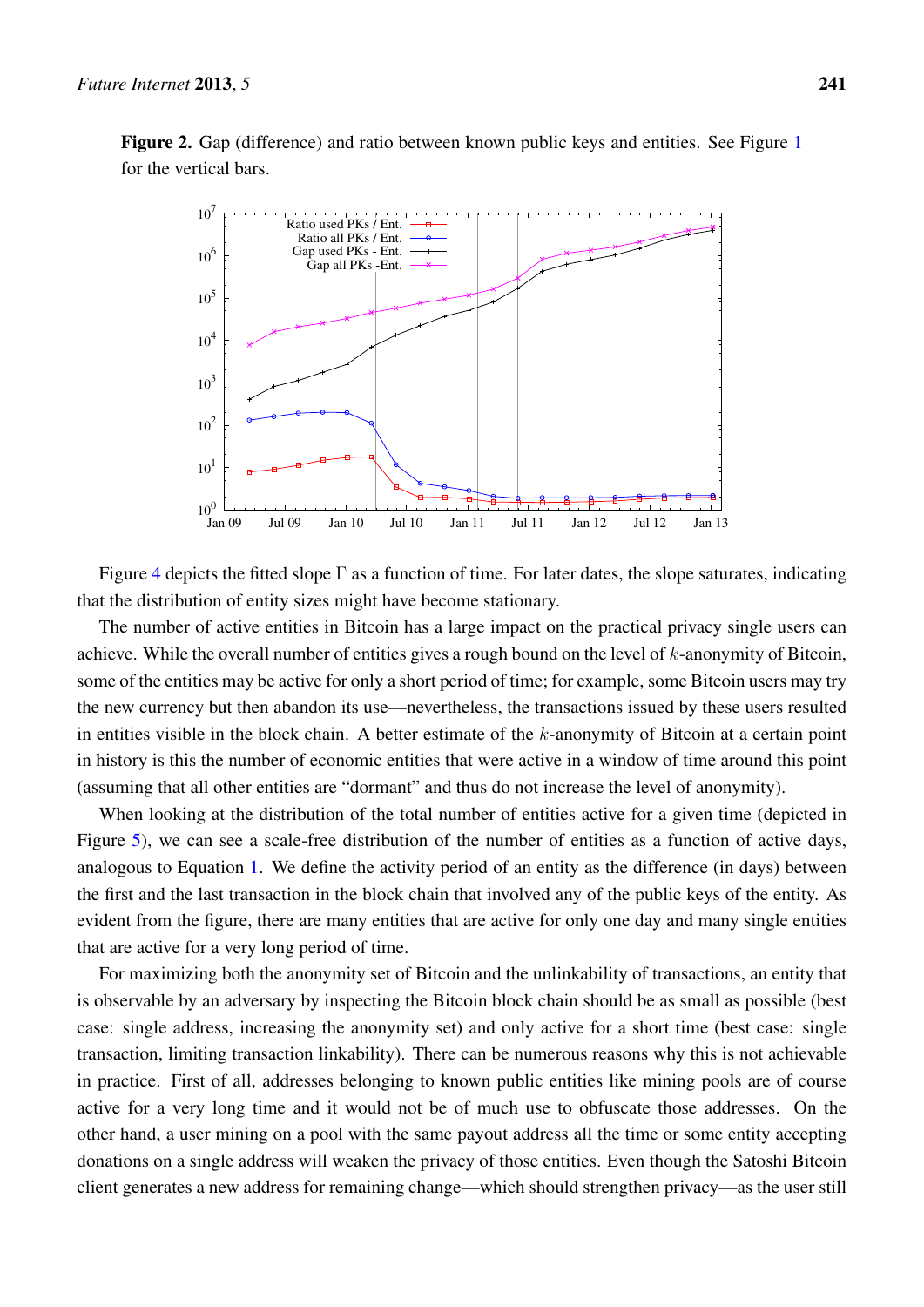receives funds on the old/original address, both addresses are likely to be used as inputs in some future transaction the users makes, which then again allows a connection between the addresses to be made.

<span id="page-5-0"></span>Figure 3. Number of entities (y-axis) *vs.* size (x-axis). Depicted in blue are data points and in red the fit to the blue points; gray values indicate data points ignored in the fit due to small sample size.

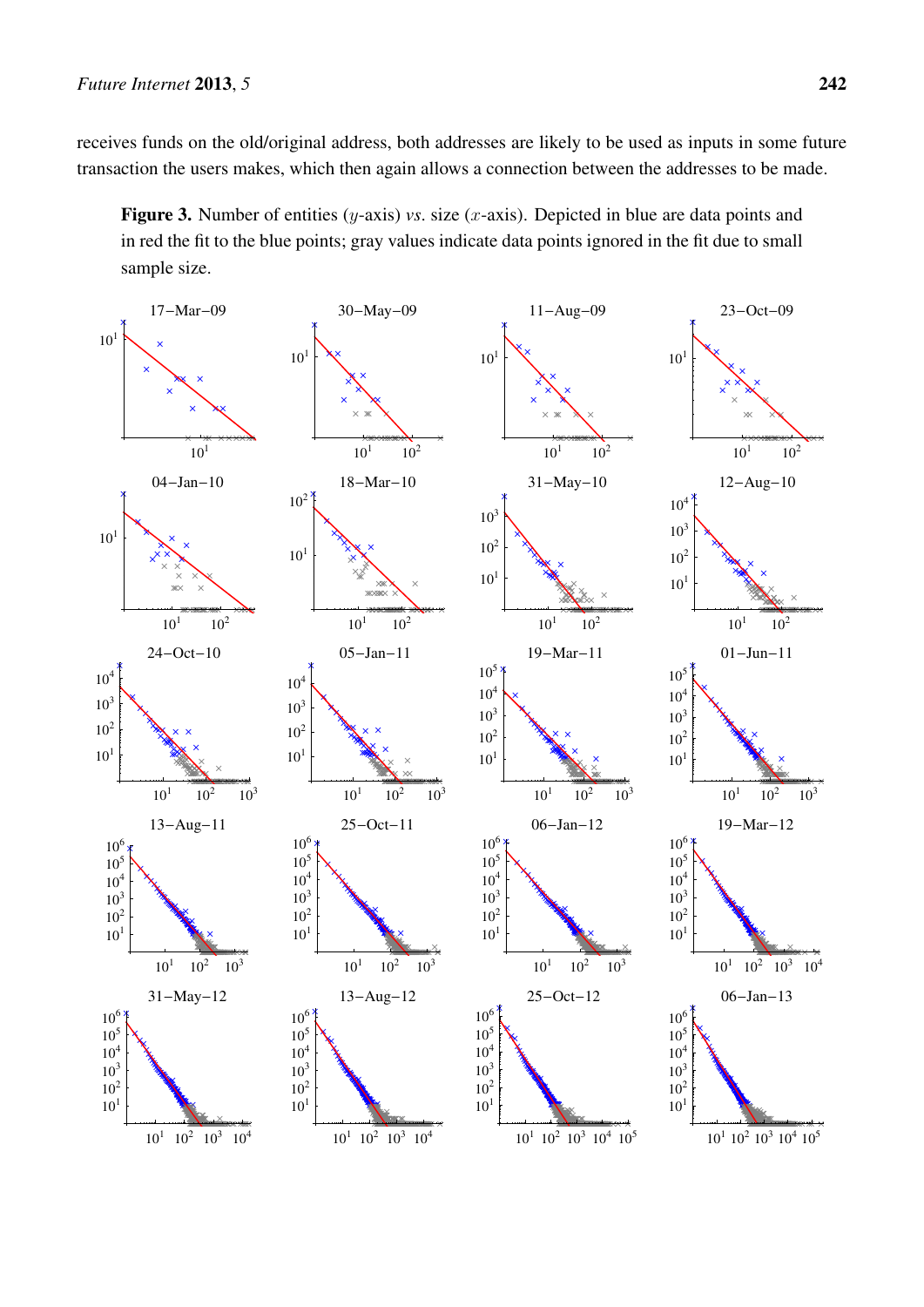<span id="page-6-0"></span>Figure 4. Slope of regression line Γ for entity-size distribution over time. Error bars indicate goodness-of-fit, computed as the root of summed squared residuals between data and a fitted linear model.



Figure 5. Total number of entities active for a given amount of days.

<span id="page-6-1"></span>

To quantify the activity on the Bitcoin network, Figure [6b](#page-7-0),c shows (over time) the number of entities that were active within the last day, and within the last 10, 30, and 100 days. Both plots show the same data, one with a linear and one with a logarithmic y-axis. We also show the exchange rate between USD and bitcoins in Figure [6a](#page-7-0).

Comparing Figures [1](#page-3-0) and [6c](#page-7-0), one can conclude that the number of active entities can be several orders of magnitude lower than the total number of entities. This needs to be taken into account when estimating the size of the anonymity set of Bitcoin by computing the number of active economic entities. For example, reducing the activity period from 100 days to just one day reduces the size of the Bitcoin anonymity set by a factor of 32 (averaged over the last year).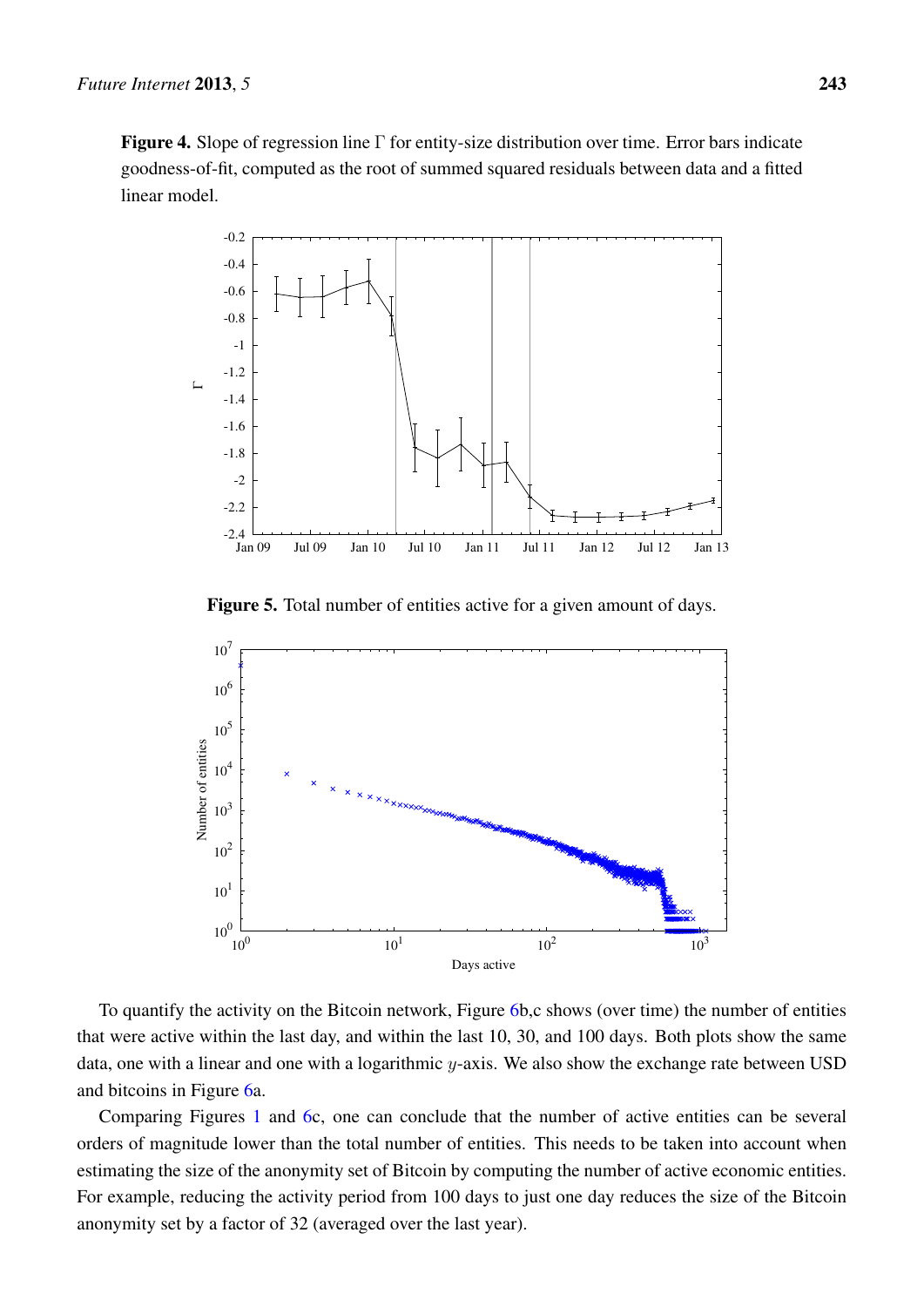<span id="page-7-0"></span>Figure 6. Price per bitcoin and activity of entities over time. (a) Exchange rate in USD at Mt. Gox (weighted average) [\[14\]](#page-13-2); (b) Entity activity over time (linear scale); (c) Entity activity over time (logarithmic scale).

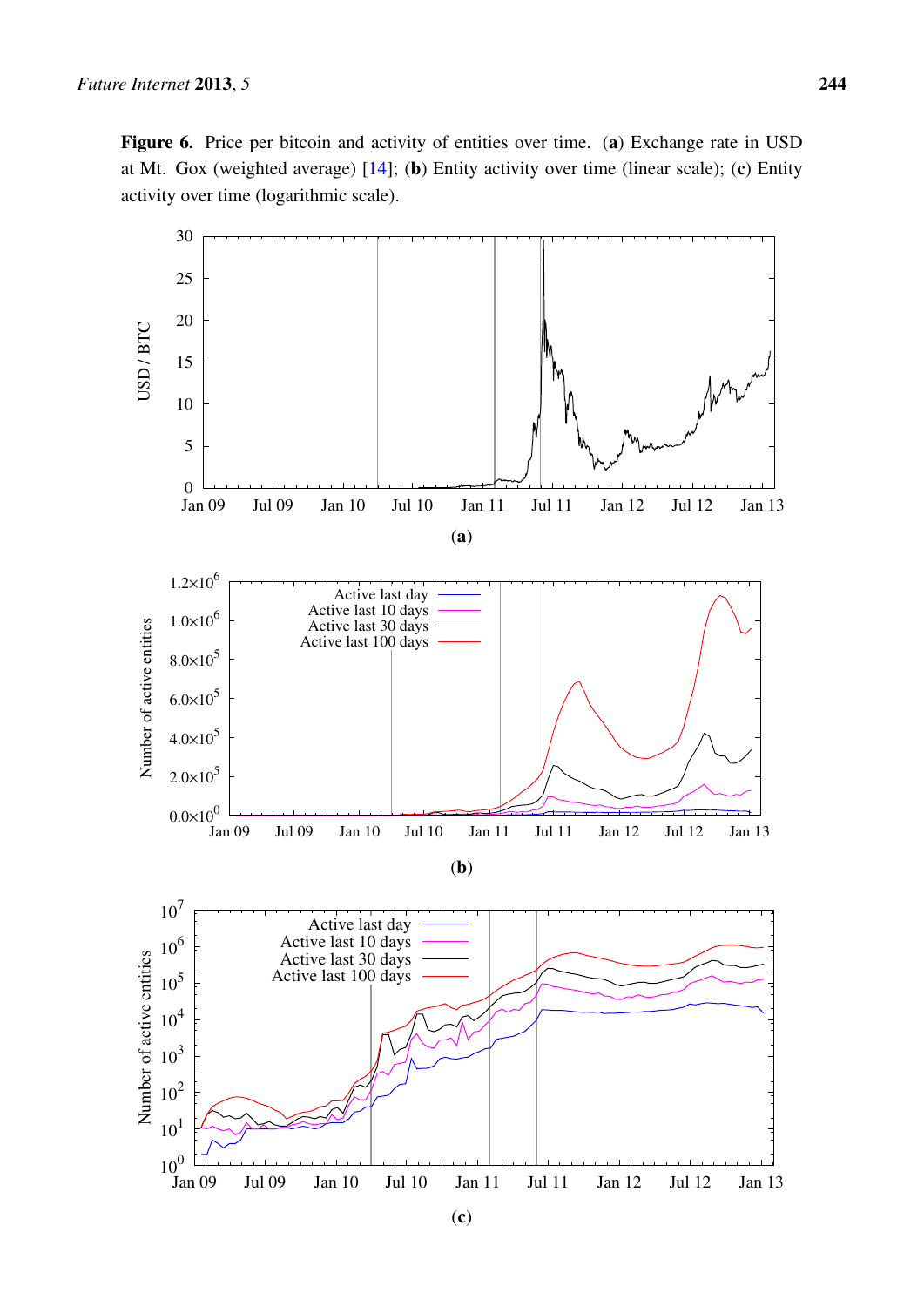Furthermore, as evident from Figure [6c](#page-7-0), since Bitcoin's nascent days the ratio between the number of active entities for various time scales is constant. Therefore, the overall pattern of usage has become stationary and the above argument on the reduction of the anonymity set will likely hold for the future.

In contrast—until the end of July 2011—we observe a strong correlation between the number of active entities and the exchange rate, see Figure [7.](#page-8-0) Since then, the exchange started to slowly rise again, now hovering at around 10 to 15 USD, whereas the activity on the network surpasses the peak activity during the hype in June 2011. Typically a higher exchange rate is explained by speculation and not pure monetary usage, which implies that speculation is good for anonymity.

<span id="page-8-0"></span>Figure 7. Price per bitcoin and active entities. Data points for exchange rates above 14 USD were omitted because for higher exchange rates not enough data points are available (see Figure [6a](#page-7-0)), *i.e*., an exchange rate of 14 USD or more was reached for 52 days only.



Looking at the number of transactions over time (depicted in Figure [8\)](#page-9-1), this observation can be confirmed. During the Bitcoin hype the number of transactions peaked and then fell again. After this incident, the number of transactions surpassed the pre-hype level, which is consistent with the number of active entities. Besides the total number of transactions, the figure also depicts the number of transactions where one or more of the 100 most-used public keys were not involved, either as input or output. As both curves started to spread at about January 2012, this means there are some addresses (entities) that account for a large number of transactions on the Bitcoin network. Two of those entities can easily be named: one is the Deepbit mining pool, the other is a gambling service called SatoshiDice, which was announced on 24 April 2012 and gained great popularity within weeks. The way this service works introduces many transactions on the network, which explains most of the separation of the two lines in the figure.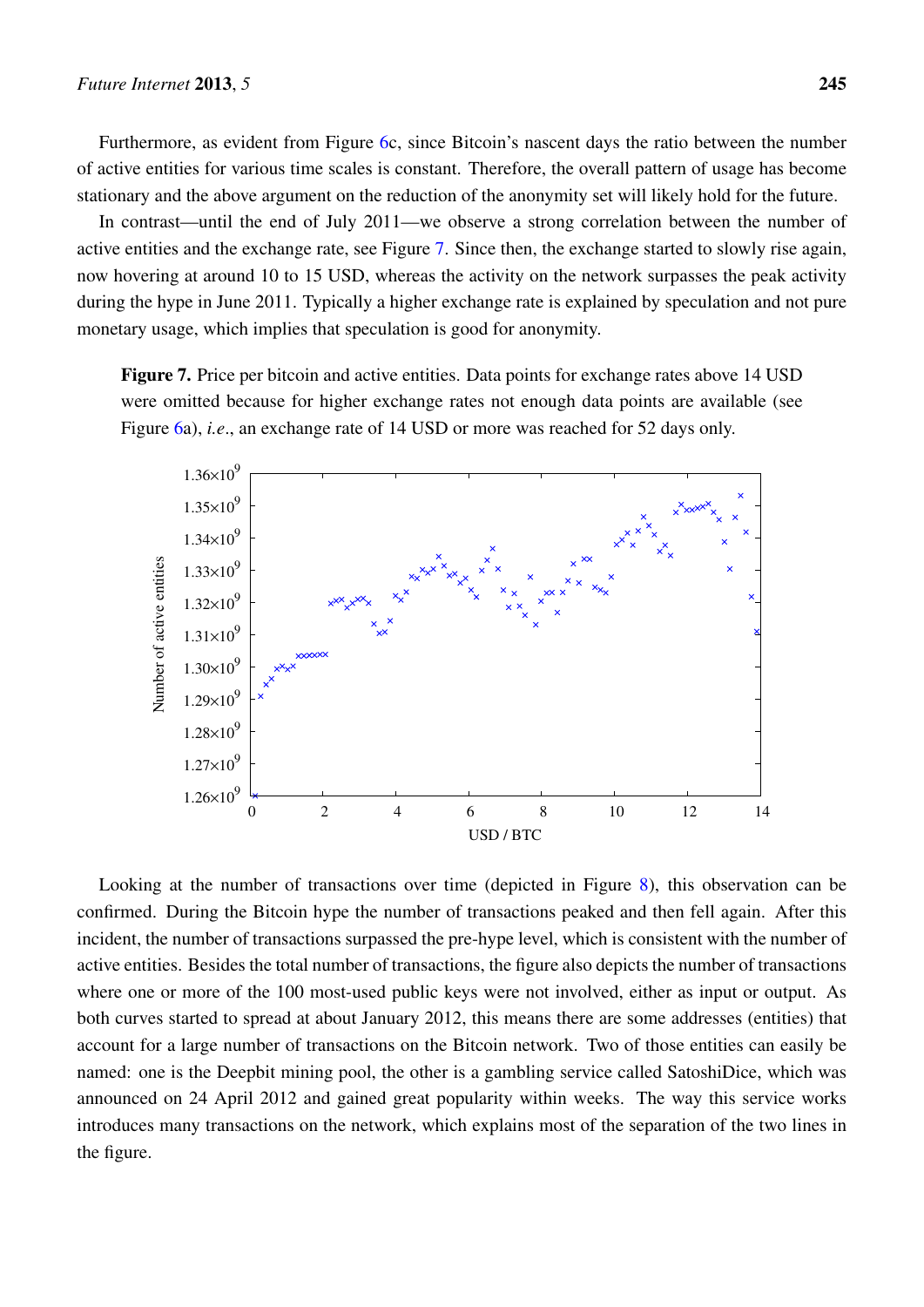<span id="page-9-1"></span>

Figure 8. Total number of transactions (logarithmic scale).

#### <span id="page-9-0"></span>3. Linkability of Transactions

Once an adversary has established a list of active entities on the Bitcoin network, he may continuously update this list based on incoming new transactions. Whenever he observes that two (or more) public keys associated with purportedly different entities appear as input in one transaction at the same time, he can merge all these entities into a new entity, as the transaction must have been authorized by the same economically active person or institution. We call such an event a "merging event". Every merge operation indicates a successful attack on unlinkability: a passive adversary who looks at the block chain can be certain that all merged transactions were authorized by the same entity. For individuals participating in Bitcoin, it is advisable to maintain several independent entities and avoid merging events. This limits linkability of transactions and increases the anonymity set.

Despite the availability of all transaction data, one must be very careful when trying to establish links between addresses. Some Bitcoin services are designed to obfuscate the ownership of bitcoins, such as laundries and mixers. Other services, namely online wallets, do not promise enhancing the privacy of Bitcoin, but nevertheless make it more difficult to trace bitcoins. Typically these services work as follows: Some user  $X$  sends bitcoins to the service using address  $A$  and can then use this service to send coins to another address B. While the user "owns" address A, he most likely owns none of the addresses  $C_n$  that are used to send coins to address B. Associating the addresses  $C_n$  with user A would be a wrong conclusion, as those addresses actually belong to one or more different user(s) or the wallet service itself.

Figure [9](#page-10-1) shows a two-dimensional histogram of the number of such merging events depending on date and the total number of merged public keys. As the most used public keys account for a significant portion of the network activity (*cf.* Figure [8\)](#page-9-1), the number of merging events increased drastically. Also, there is a hot spot around the time of the hype (June/July 2011). This can probably be explained by users transferring a significant fraction of their bitcoins to another address, most likely because they sold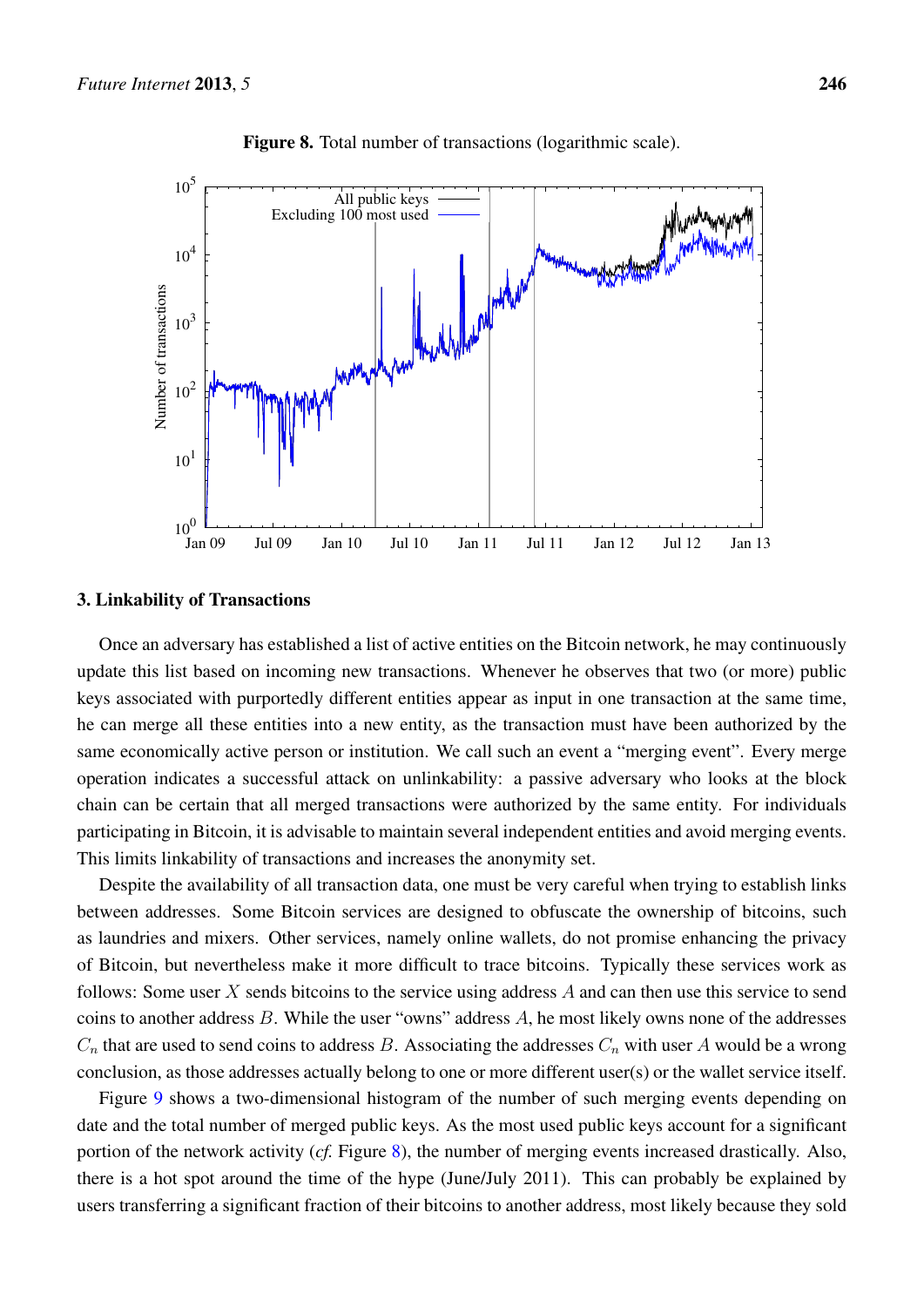them in exchange for fiat currency at this time. When considering the public keys assigned to an entity for the first time before and after block 180,000 (13 May 2012), we note that the number of public keys that received a single so-called satoshi ( $1 \times 10^{-8}$  bitcoins, currently the smallest unit that can be used) greatly increased. Most of them can be attributed to the SatoshiDice game (receiving a satoshi signals a loss to a player). Before the said block, those public keys only made about 0.08% of all newly assigned public keys, whereas after this time this value increased to 1.12%. This also leads to the conclusion that SatoshiDice has a big influence on the number of merging events: Outputs consisting of tiny (or even, as in this case, smallest possible) amounts can, in almost all cases, only be used as a combined input.

<span id="page-10-1"></span>Figure 9. Histogram on the number of entity merging events depending on date and the total number of merged public keys. The data is binned both in time (100 steps) and merging size  $(1, 2, 3, \ldots, 10, 20, \ldots, 100, \ldots)$ . (a) Histogram of merging events over time; (b) Histogram of merging events over time (zoomed in to last year).



### <span id="page-10-0"></span>4. Dormant Coins

We call Bitcoins that have not been in use for a certain amount of time dormant coins. The number of dormant coins is an important quantity for anonymity: dormant coins can only be found for those entities that are no longer active in the Bitcoin network, thereby further reducing the anonymity set.

The relative number of dormant coins for different cut-off periods can be seen in Figure [10a](#page-11-0). The graph shows an all-time high of the relative number of dormant coins just before public trading of bitcoins began. After that we can see a steady decrease with a local minimum during the hype in July 2011. Subsequently, users started to maintain their bitcoin balance, so the percentage of dormant coins has again increased to a now almost steady value of around 60 percent (given a cutoff of three months). This translates to an amount of 6.3 million dormant bitcoins as of January 2013.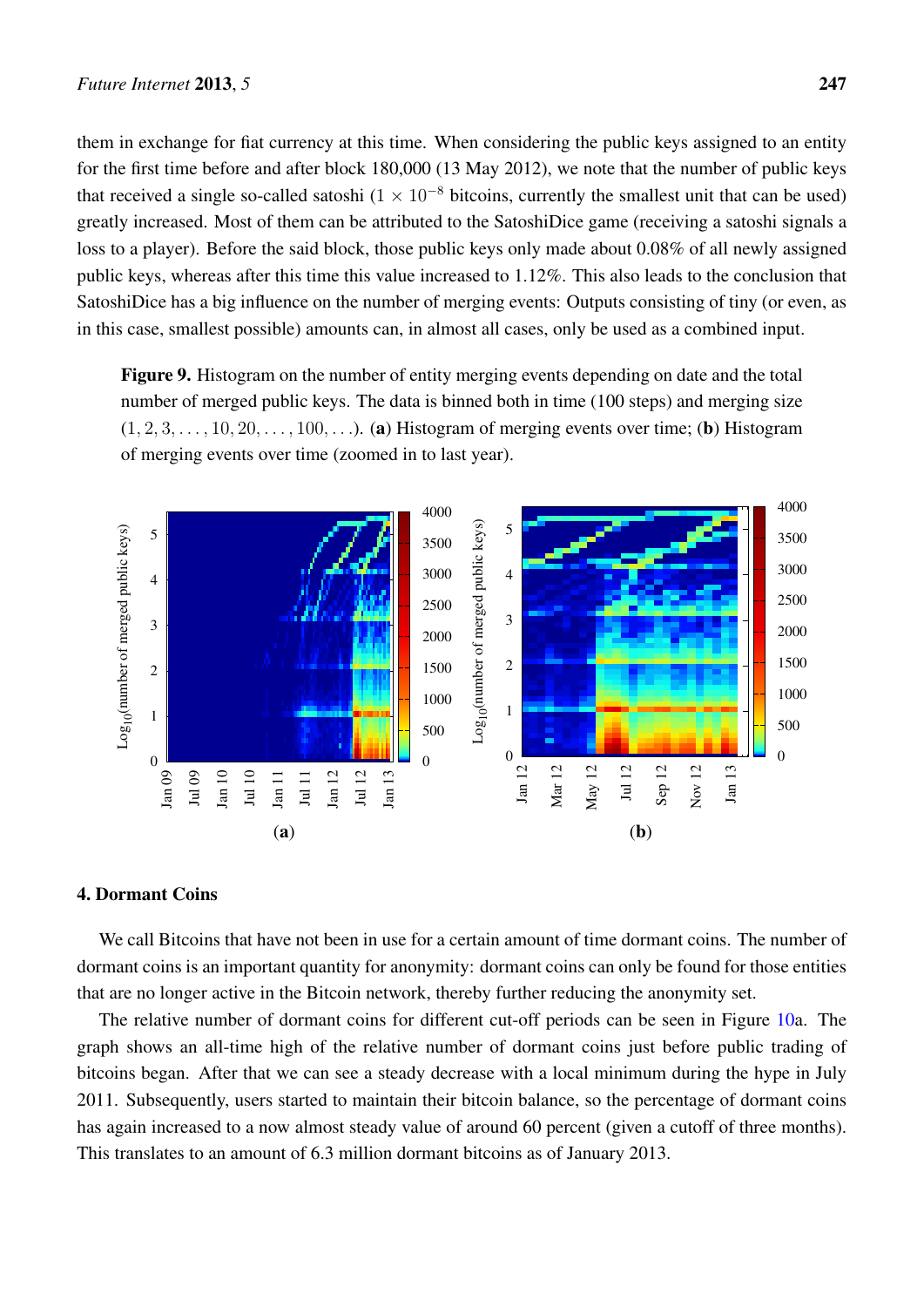<span id="page-11-0"></span>Figure 10. Time evolution of dormant coins. (a) Fraction of dormant coins for different cutoffs; (b) Probability  $P(x > \Delta t)$  that a bitcoin was not used for a certain amount of time  $\Delta t$ . The black line shows empirical data and the red line a fitted exponential function.



In Figure [10b](#page-11-0) we show the frequency  $P(\Delta t)$  that an amount of bitcoins was not used (as input) for a given amount of time  $\Delta t$ . Of course, for  $\Delta t \to 0$  the probability  $P(\Delta t) \to 1$ .  $P(\Delta t)$  never reaches one, as some bitcoins are always used in the last block under consideration. The maximum  $\Delta t$  has been set to  $10^8$  seconds (3.17 years), because bigger differences would introduce artifacts from the early days of Bitcoin. Fitting an exponential distribution  $P(\Delta t) = A \cdot \exp(-\lambda \cdot \Delta t)$  to the data yields parameters  $A = 0.87096 \pm 0.0003$  and  $\lambda = -2.1325 \times 10^{-8} \pm 0.0007 \times 10^{-8}$  sec<sup>-1</sup>.

This finding allows one to derive a statistical model on the reduction of  $k$ -anonymity due to dormant entities: setting some probability threshold  $P_{\text{max}}$ , one can exclude all those entities from the anonymity set that were inactive during the last  $\Delta t$  seconds with  $P_{\text{max}} \ge P(\Delta t)$ . Therefore we can—at least conceptually—derive a mapping  $k'(k, P_{\text{max}})$  that computes the reduction in k-anonymity for any probability threshold. Thus, while speculation supports anonymity (cf. above), other dynamical features such as dormant coins reduce anonymity.

#### 5. Discussion and Outlook

In this study, we have analyzed the topology of the Bitcoin transaction graph and the dynamics on it. The results have implications for the anonymity of users. Our contributions are:

- Reintroducing the notion of entity merging [\[5\]](#page-12-4), we were able to observe *structural patterns* in merging events previously unknown (*cf.* Figure [9\)](#page-10-1). In general, the merging of public addresses by simultaneous usage of several addresses is the most important challenge to Bitcoin anonymity;
- The *size* of the merged entities (measured in number of public addresses) follows a scale-free distribution (note that the *size* distribution we are concerned with is different from the *link* distribution considered by Reid and Harrigan [\[5\]](#page-12-4).) This alone is an interesting finding, excluding several generating mechanisms. In particular, it is hardly conceivable that the Bitcoin merging events are centrally controlled (as some conspiracy theories (see for example [\[15\]](#page-13-3)) suggest);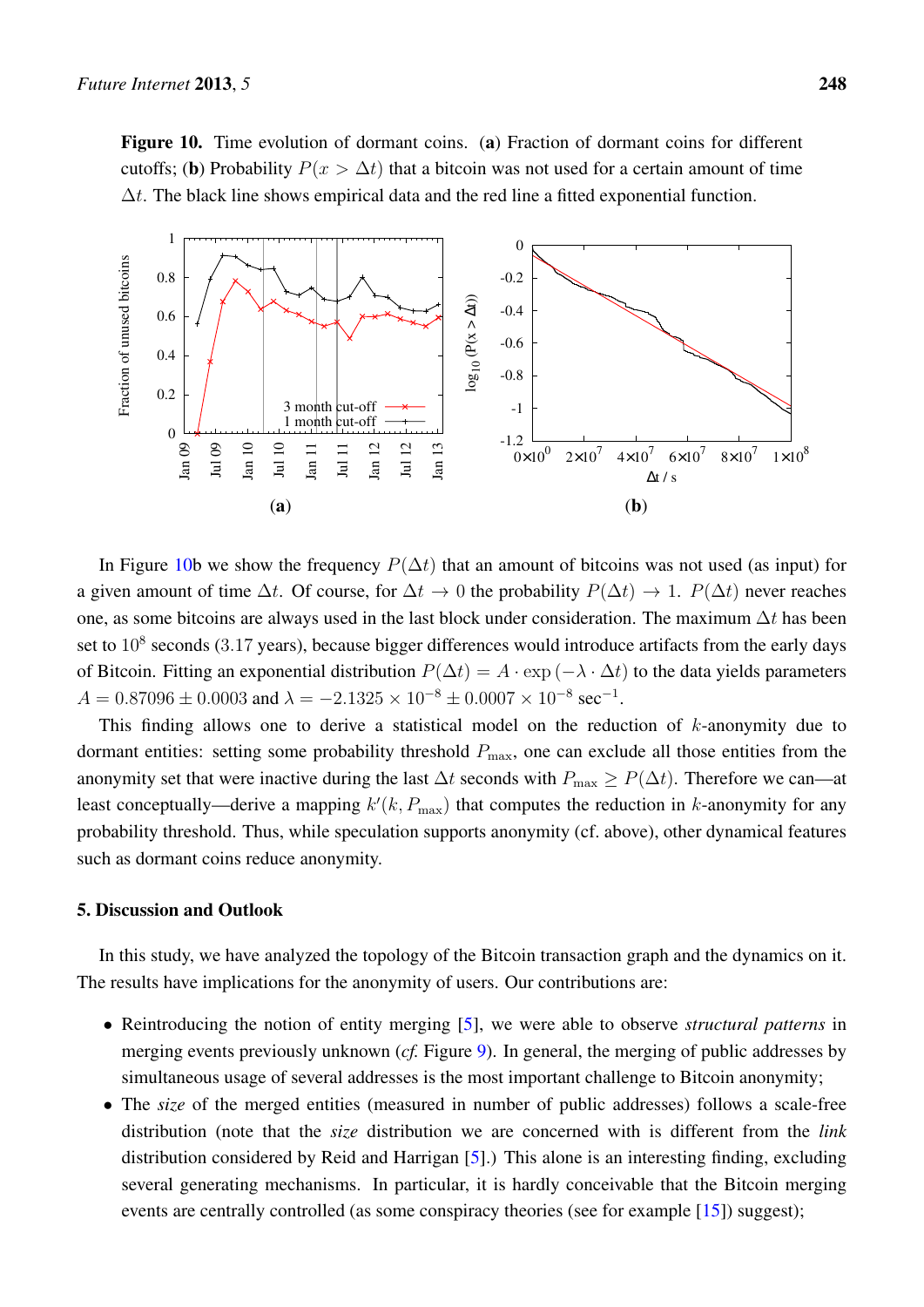- The exponent  $\Gamma$  in the abovementioned law and Equation [1](#page-3-1) increases in absolute value over time. This shows that larger entities occur less often, thus overall anonymity increases over time. Furthermore, our results suggest that  $\Gamma$  has become stationary in recent times;
- Stationarity could be found in several additional parameters describing topology and dynamics of the transaction network, e.g., the ratio of active entities for various time thresholds is nowadays constant, with implications on future investigations on Bitcoin anonymity;
- The dynamics of dormant coins were investigated. This effect seems to largely come into existence by independent processes (e.g., lost passwords of individual users). Statistical knowledge on dormant coins might (probabilistically) reduce the Bitcoin transaction anonymity set.

# Acknowledgments

We are grateful to Adrian Roth for providing a tool to access the ABE-SQL database. The authors are grateful to anonymous reviewers for their comments and suggestions, which helped to improve the manuscript.

# References

- <span id="page-12-0"></span>1. Nakamoto, S. Bitcoin: A Peer-to-Peer Electronic Cash System. Available online: http://bitcoin.org/bitcoin.pdf (accessed on 23 April 2013).
- <span id="page-12-1"></span>2. Bitcoin Project. Available online: <http://bitcoin.org> (accessed on 23 April 2013).
- <span id="page-12-2"></span>3. Karame, G.; Androulaki, E.; Capkun, S. Two Bitcoins at the Price of One? Double-Spending Attacks on Fast Payments in Bitcoin. In Proceedings of the ACM Conference on Computer and Communications Security (CCS'12), Raleigh, NC, USA, 16–18 October 2012.
- <span id="page-12-3"></span>4. Back, A. Announcement of Hashcash. Available online: [http://www.hashcash.org/papers/](http://www.hashcash.org/papers/announce.txt) [announce.txt](http://www.hashcash.org/papers/announce.txt) (accessed on 23 April 2013).
- <span id="page-12-4"></span>5. Reid, F.; Harrigan, M. An Analysis of Anonymity in the Bitcoin System. In *Security and Privacy in Social Networks*; Springer Verlag: Berlin, Germany, 2012; pp. 197–223.
- <span id="page-12-5"></span>6. Ron, D.; Shamir, A. *Quantitative Analysis of the Full Bitcoin Transaction Graph*; IACR Cryptology ePrint Archive, Report 2012/584; Available online: http://ceclub.technion.ac.il/past.html (accessed on 27 April 2013).
- <span id="page-12-6"></span>7. Androulaki, E.; Karame, G.; Roeschlin, M.; Scherer, T.; Capkun, S. *Evaluating User Privacy in Bitcoin*; IACR Cryptology ePrint Archive Report 2012/596; Available online: http://eprint.iacr.org/2012/596.pdf (accessed on 27 April 2013).
- <span id="page-12-7"></span>8. Sweeney, L. K-anonymity: A model for protecting privacy. *Int. J. Uncertain. Fuzziness Knowl. Based Syst.* 2002, *10*, 557–570.
- <span id="page-12-8"></span>9. Wallace, B. The Rise and Fall of Bitcoin. *Wired*, 23 November 2011. Available online: [http://www.wired.com/magazine/2011/11/mf](http://www.wired.com/magazine/2011/11/mf_bitcoin/all/)\_bitcoin/all/ (accessed on 23 April 2013).
- <span id="page-12-9"></span>10. Online-Only Currency Bitcoin Reaches Dollar Parity. *Slashdot*, 10 February 2011. Available online: http://news.slashdot.org/story/11/02/10/189246/online-only-currency-bitcoin-reachesdollar-parity (accessed on 23 April 2013).